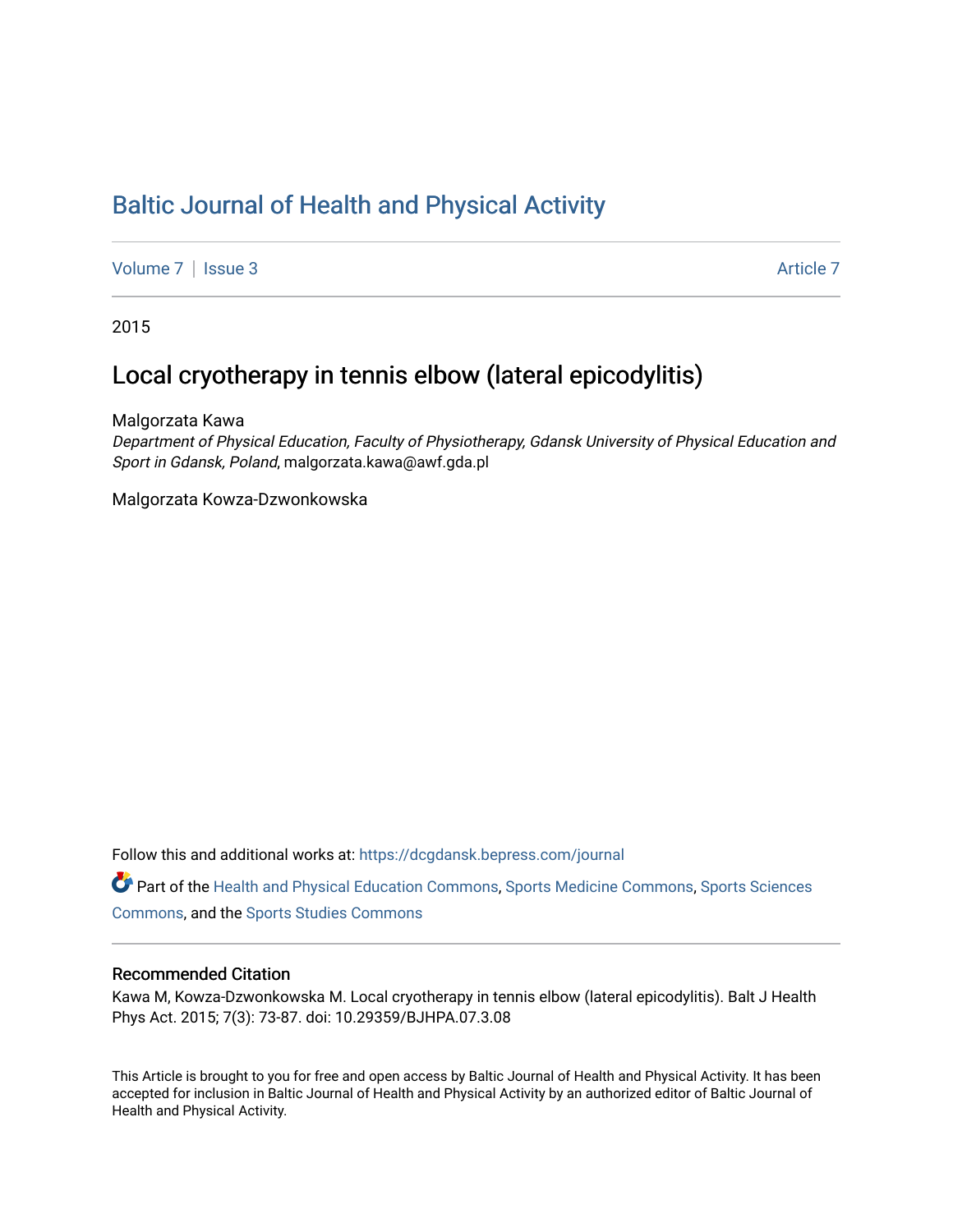**Authors' Contribution:**

- **A** Study Design
- **B** Data Collection
- **C** Statistical Analysis
- **D** Data Interpretation **E** Manuscript Preparation
- **F** Literature Search
- **G** Funds Collection

### **Małgorzata Kawa 1 ABCDEFG, Małgorzata Kowza-Dzwonkowska 2 ABDEFG**

**(lateral epicodylitis)**

**Local cryotherapy in tennis elbow** 

- <sup>1</sup> Department of Physical Education, Faculty of Physiotherapy, Gdansk University of Physical Education and Sport in Gdansk, Poland
- 2 Department of Health Promotion, Faculty of Tourism and Recreation, Gdansk University of Physical Education and Sport in Gdansk, Poland

| abstract           |                                                                                                                                                                                                                                                                                                                                                                                                                                                                                                                                                                                                                                     |
|--------------------|-------------------------------------------------------------------------------------------------------------------------------------------------------------------------------------------------------------------------------------------------------------------------------------------------------------------------------------------------------------------------------------------------------------------------------------------------------------------------------------------------------------------------------------------------------------------------------------------------------------------------------------|
| <b>Background</b>  | The study investigated the analgesic effectiveness, the reduction in the intake of painkillers<br>and an improvement in physical activity after local cryotherapy in tennis elbow (TE).                                                                                                                                                                                                                                                                                                                                                                                                                                             |
| Material/Methods   | The research group comprised patients of the Physiotherapy Patients diagnosed with so-<br>-called tennis elbow were referred to physical therapy treatments by specialist doctors. 34<br>patients were examined (26 women, 8 men), aged 36-59 years, who were then divided into<br>two groups: Group X (17 persons) - treated with local cryotherapy (10 treatments over 2<br>weeks), Group Y (17 persons) - the control group with no therapeutic procedures conducted<br>for a period of 2 weeks. Materials for the quantitative analysis in the study were obtained by<br>means of the Laitinen questionnaire and the VAS scale. |
| <b>Results</b>     | Results of the analysis showed significant differences between the intensity of pain expe-<br>rienced by the subjects, the range of received analgesics, and the difference in physical<br>activity before the therapy and after its completion. Tests of scheduled comparisons sho-<br>wed a substantial decline in values among the subjects for both the combined therapy<br>$(p = 0.000)$ and local cryotherapy $(p = 0.000)$ .                                                                                                                                                                                                 |
| <b>Conclusions</b> | The analgesic effect of the combined therapy and local cryotherapy resulted in reducing<br>the intake of analgesics and an improvement in physical activity of patients TE.                                                                                                                                                                                                                                                                                                                                                                                                                                                         |
| <b>Key words</b>   | lateral epicodylitis, tennis elbow, pain, cryotherapy                                                                                                                                                                                                                                                                                                                                                                                                                                                                                                                                                                               |

## **article details**

| <b>Article statistics</b>    | Word count: 5,550; Tables: 8; Figures: 2; References: 41                                                                                                                                                                                                                                                                                                                                                                                                                                                                                                                                                                                                                                                                                                                                             |
|------------------------------|------------------------------------------------------------------------------------------------------------------------------------------------------------------------------------------------------------------------------------------------------------------------------------------------------------------------------------------------------------------------------------------------------------------------------------------------------------------------------------------------------------------------------------------------------------------------------------------------------------------------------------------------------------------------------------------------------------------------------------------------------------------------------------------------------|
|                              | Received: October 2014; Accepted: September 2015; Published: September 2015                                                                                                                                                                                                                                                                                                                                                                                                                                                                                                                                                                                                                                                                                                                          |
| <b>Full-text PDF:</b>        | http://www.balticsportscience.com                                                                                                                                                                                                                                                                                                                                                                                                                                                                                                                                                                                                                                                                                                                                                                    |
| Copyright                    | © Gdansk University of Physical Education and Sport, Poland                                                                                                                                                                                                                                                                                                                                                                                                                                                                                                                                                                                                                                                                                                                                          |
| Indexation:                  | AGRO, Celdes, CNKI Scholar (China National Knowledge Infrastructure), CNPIEC, De Gruyter - IBR (International<br>Bibliography of Reviews of Scholarly Literature in the Humanities and Social Sciences), De Gruyter - IBZ<br>(International Bibliography of Periodical Literature in the Humanities and Social Sciences), DOAJ, EBSCO - Central<br>& Eastern European Academic Source, EBSCO - SPORTDiscus, EBSCO Discovery Service, Google Scholar, Index<br>Copernicus, J-Gate, Naviga (Softweco, Primo Central (ExLibris), ProQuest - Family Health, ProQuest - Health &<br>Medical Complete, ProQuest - Illustrata: Health Sciences, ProQuest - Nursing & Allied Health Source, Summon<br>(Serials Solutions/ProQuest, TDOne (TDNet), Ulrich's Periodicals Directory/ulrichsweb, WorldCat (OCLC) |
| <b>Funding:</b>              | This research received no specific grant from any funding agency in the public, commercial, or not-for-profit<br>sectors.                                                                                                                                                                                                                                                                                                                                                                                                                                                                                                                                                                                                                                                                            |
| <b>Conflict of interest:</b> | Authors have declared that no competing interest exists.                                                                                                                                                                                                                                                                                                                                                                                                                                                                                                                                                                                                                                                                                                                                             |
| <b>Corresponding author:</b> | Mgr Małgorzata Kowza-Dzwonkowska, Pracownia SPA & Wellness, Akademia Wychowania Fizycznego i Sportu im.<br>J. Śniadeckiego w Gdańsku, ul. K. Górskiego 1, 80 336 Gdańsk; phone no.: +48 58 554 74 74;<br>e-mail: mkd@awf.gda.pl                                                                                                                                                                                                                                                                                                                                                                                                                                                                                                                                                                      |
| <b>Open Access License:</b>  | This is an open access article distributed under the terms of the Creative Commons Attribution-Non-commercial<br>4.0 International (http://creativecommons.org/licenses/by-nc/4.0/), which permits use, distribution, and<br>reproduction in any medium, provided the original work is properly cited, the use is non-commercial and is<br>otherwise in compliance with the license.                                                                                                                                                                                                                                                                                                                                                                                                                 |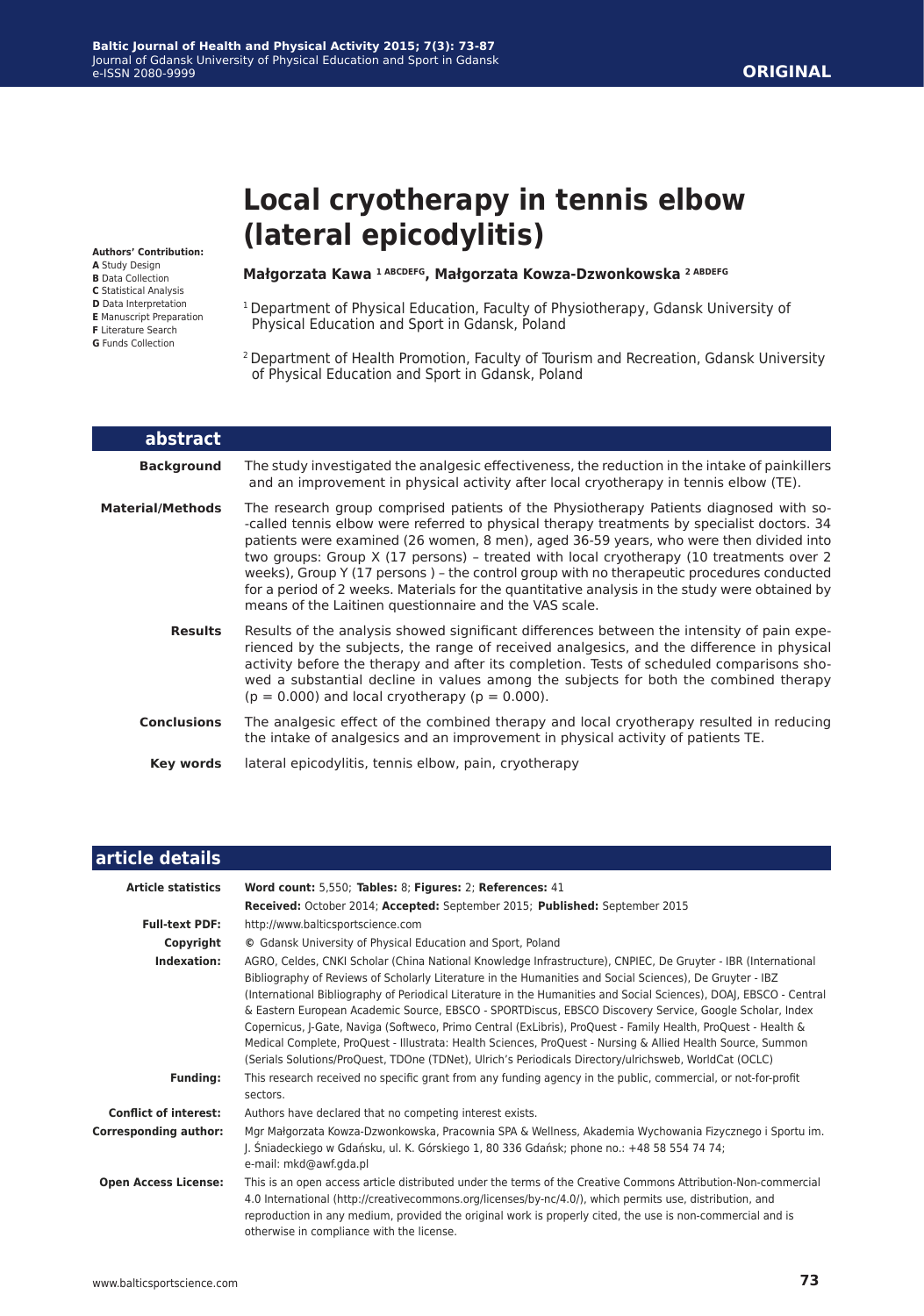# **introduction**

Tennis elbow, also known as lateral epicondylitis (LE), i.e. enthesopathy of the lateral epicondyle of the humerus (enthesopathia epicondyli lateralis humeri), is an inflammation of the insertion of tendons of the extensor muscles of the wrist at the lateral epicondyle of the humerus [1]. It is a consequence of overloading the muscles of wrist and fingers extensors and microdamage to muscle insertions at the epicondyle, which impairs performing daily functions, work or leisure activities [2]. Enthesopathy of the lateral elbow is one of many disorders of the musculoskeletal system, characterised by high resistance to treatment methods. The diversity of therapeutic ideas for chronic lateral elbow tendinopathy proved that continuous exploration of an effective procedure is necessary [3]. Tennis elbow is a common condition occurring in 3% of the total population [4, 5, 6]. The peak of LE incidence occurs between 30 and 60 years of age [7, 8]. The risk of LE incidence and the highest rate of occurrence concerns professions in which repetitive, energetic movements of rotation, lifting and pressing are performed, such as among plumbers, painters, decorators, builders and gardeners. People working full-time at the computer keyboard are exposed in particular [9]. The pain is very strong during rotation, twisting, grasping and lifting movements [10, 11]. Because most cases relate to the dominant hand, it has been reported that LE causes discomfort in daily activity and negatively affects the quality of life [12]. The upper extremity dysfunctions begin to appear during intensive work or injuries, and emerge with age.

Due to the complicated and complex structure, the elbow joint is one of the most susceptible to injuries. So-called "tennis elbow" is a painful condition which has its source in the pathologically affected area of the insertion of tendons of the extensor muscles of the wrist at the lateral epicondyle of the humerus [17]. The cause of degenerative changes usually lies in long- -lasting muscle overload with repeated microdamage at their insertion to the bone. Pain appears on a small bony protrusion (epicondyle) on the lateral side of the elbow, where muscles extending fingers and the wrist are attached. The surface of this area is very small in relation to the stresses and tensions it endures during too intense muscle work [14, 15]. Figure 1 shows the place of pain in tennis elbow.



**Fig 1.** Place of pain in enthesopathy of the lateral compartment of the elbow. Retrieved from http://indiantrailpt.com/symptoms-conditions/tennis-elbow-lateral-epicondylitis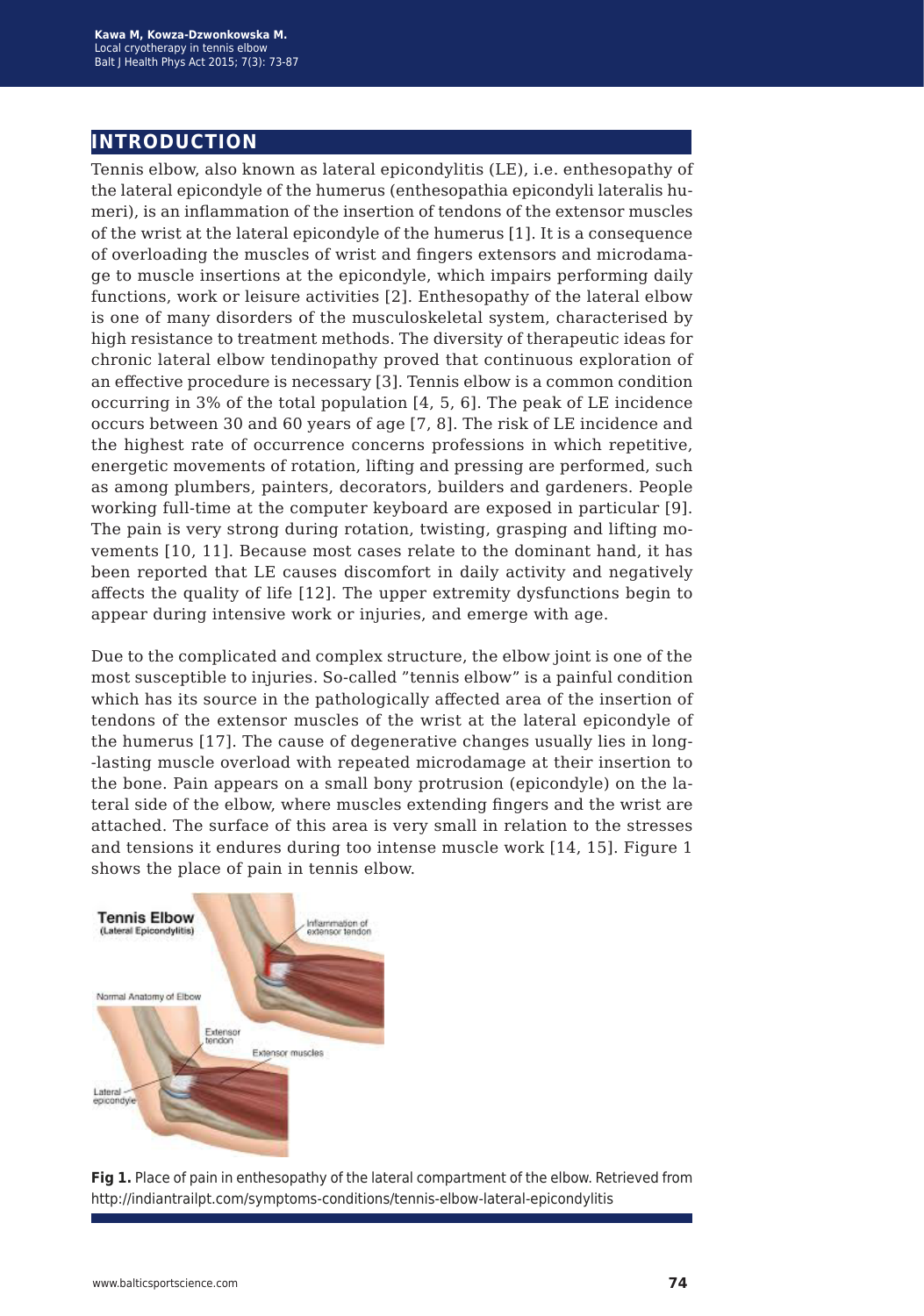According to the WHO definition, pain it is an unpleasant, sensory and emotional experience accompanying existing or potentially threatening damage to tissues, or only related to such damage. This definition stresses the biological and symptomatological function of pain in the system. It is an important reflexive-defensive factor. It warns a human being against the effects of external stimuli damaging a tissue, and at the same time it is one of the symptoms of a disease. Many a time it saves an organism from damage to a tissue or an organ. But it also happens that pain appears despite the lack of visible signals [18].

The pain is synonymous with both physical and mental suffering, perceived very individually. It is also often accompanied by the sympathetic nervous system symptoms, such as the accelerated heart rate or increased blood pressure. People differ in the so-called threshold pain. It is an effect of brain activity, which makes a pain stimulus easier or more difficult to bear. From the biological point of view, pain is a sensory experience, called nociceptive pain, emerging in the nerve endings, conductive tracks and perception areas in the brain [19, 20, 21]. In 1979 the Taxonomy Commission of International Study of Pain defined pain as an unpleasant sensory and emotional experience associated with the existing or potential tissue damage, or a sensation perceived as in the case of such damage [14]. According to Melzack, pain is a perceptive experience, the quality and the intensity of which is affected by the unique life story. This definition is more focused on the subjective feeling of pain, which is of a multidimensional character (nociception, perception, attitude to pain, suffering, pain expression) [22].

Today pain can be effectively treated and alleviated, and pain medicine is becoming an increasingly growing specialized field of medicine. The mechanisms of emergence and conduction of pain are nowadays even better understood, and with the development of new therapeutic techniques and modern medication, fighting pain is becoming more intentional, effective and safer for a patient.

Cryotherapy is a treatment method known and used for centuries. The history of treating with cold temperatures dates back to the Ancient times. The first mention of the use of low temperatures in medicine comes from Egypt 2500 BCE. Already then cold was viewed as an anaesthetic and antiinflammatory agent [23].

In the subject literature one can find many definitions of cryotherapy. According to Zagrobelny, cryotherapy is: "one of methods of medicinal application of cold. It is a physical therapy procedure, and so an application of a natural stimulus affecting a point, an area or the entire surfaces and limbs of the system, with an expectation that through the central nervous system the stimulus will trigger a beneficial response or reaction of a medical or regulatory nature. Clinically, cryotherapy is therefore a stimulating use of extremely low temperatures for 2-3 minutes to trigger and make use of physiological systemic reactions to cold and to assist the primary treatment and to facilitate treatment through movement" [24].

In line with the above, Sieroń defines cryotherapy as "a stimulating surface use of cryogenic temperatures (below -100°C) in a short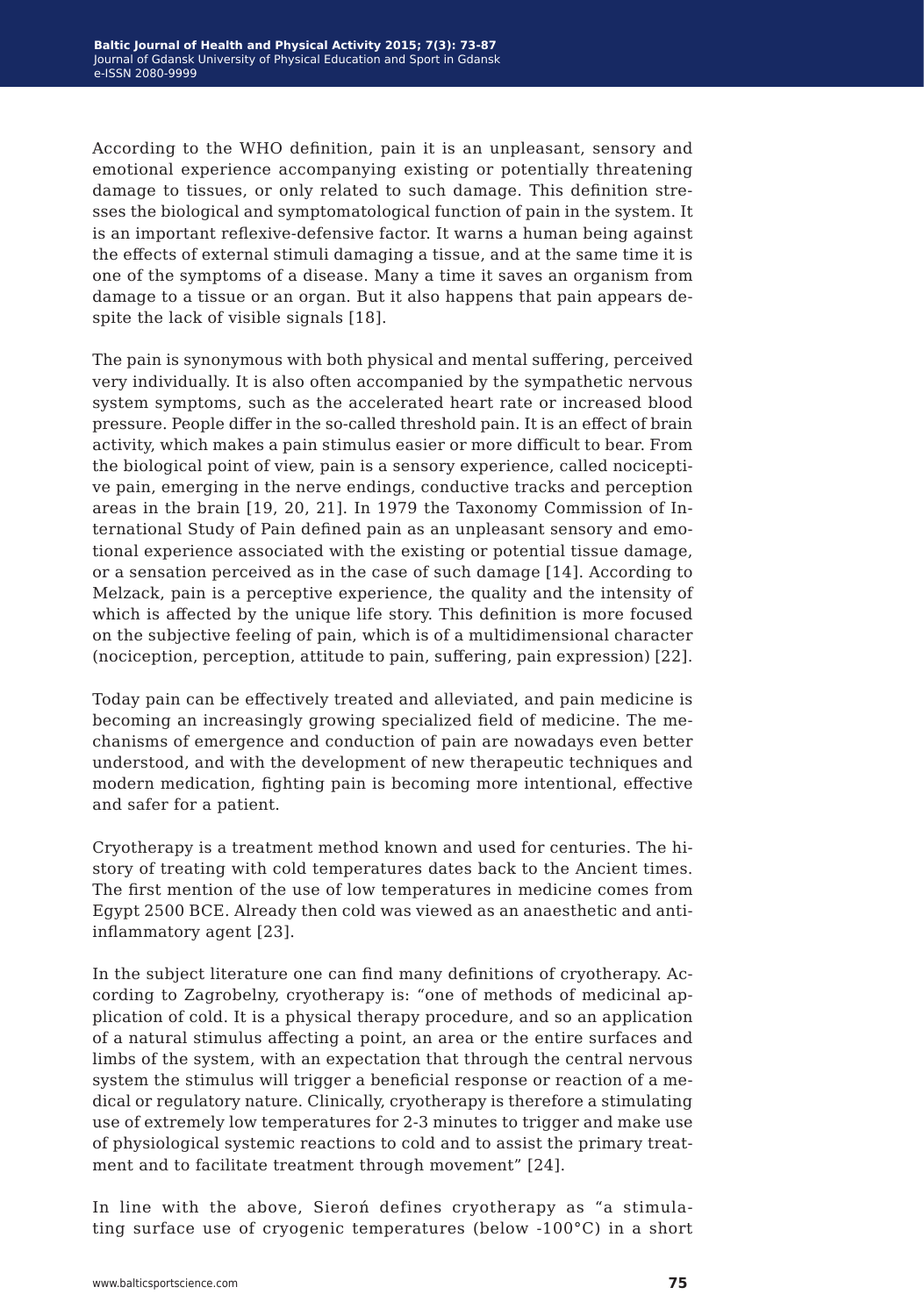time of 120-180 s in order to provoke and use physiological responses to cold and to help the primary treatment and to facilitate healing through movement [25].

Księżopolska-Pietrzak presents a similar definition of cryotherapy. She claims that cryotherapy is "an application of the temperature below -100°C for 2-3 minutes to the outer surface of the body in order to provoke and use physiological reactions to cold..." [26]. Spodaryk argues that "cryotherapy refers to the use of a physical stimulus lowering the temperature of tissues applied for medicinal purposes" [27].

The systemic or local application of cryogenic temperatures causes thermoregulation. Its initiation in the human body takes place by means of the nerve structures recording the temperature in time. Two groups of receptors are distinguished: thermoreceptors and thermoenteroreceptors. The former are external receptors located in the skin and used to receive thermal stimuli from the environment, while the latter control the temperature inside the body [24, 28].

The main effect of cold on the body is to reduce the skin temperature by a few degrees Celsius. As a result, the skin and the subcutaneous tissue temperature plummets. The temperature of muscles is also reduced, but at a much slower pace. This results from vasoconstriction which maintains for about a minute after the procedure. The blood flow and thermal conductivity in the surface tissues are reduced. Metabolism and the activity of endocrine glands are altered. There occurs so-called muscle tremor and reduction in metabolism by about 50%, which in turn leads to a reduction in energy demands in tissues and connected with this decline in oxygen demand. On the other hand, after the treatment there is vasodilation and blood supply to the internal organs, which in turn leads to a reduction in the amount of lactate and histamine and alleviates pain. Lowering the body temperature leads to a reduction in the flow of nerve impulses. Another equally important effect of a prolonged influence of cold is an increase in the secretion of thyroid hormones and adrenal glands and an increased cell metabolism [29].

Speaking of treatment with cold, one should pay attention to the duration of a procedure. Thus during slow cooling down of tissues, there is a slowing down of the metabolic rate in the tissues, while in quick and short-time cooling down there is a hyperaemic reaction known as cryostimulation. The therapeutic effect of cryotherapy depends on the cooling rate, i.e., the time in which low temperature is achieved and on the time of its presence in the tissue [30].

Depending on the surface area affected by the therapy, cryotherapy is divided into local and whole-body cryotherapy. In local cryotherapy liquid nitrogen is the most commonly used agent, with the gas temperature at the nozzle being circa minus 160-190°Celsius. For therapeutic purposes also a mixture of liquid nitrogen vapours and chilled atmospheric air is used, where the temperature at the nozzle is adjustable from -100°Celsius to -180°Celsius. In local cryotherapy depending on the size and location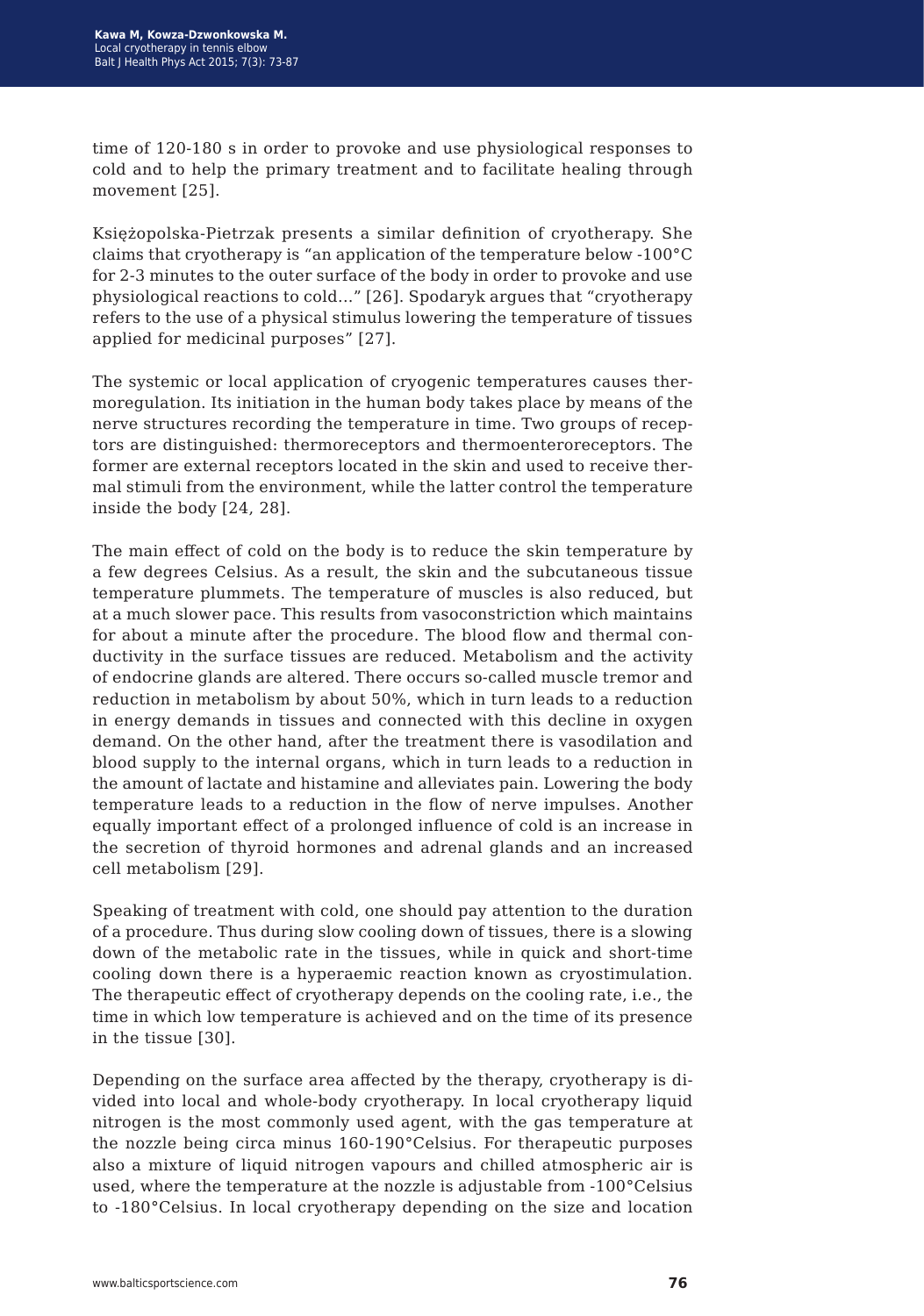of the treated area, the duration of one procedure ranges from 30 seconds to 3 minutes. Whole-body cryotherapy is performed in a chamber in which thanks to liquid nitrogen the therapeutic temperature is maintained within the limits of -70°C to -110°Celsius. The duration of a single treatment is 30 seconds to 3 minutes. An important and integral part of the procedure is gymnastics after leaving the chamber [23, 24].

Equipment used in local cryotherapy (Fig. 2) acquires low temperature from liquid nitrogen, chilled air and carbon dioxide. Local cryotherapy relies on cooling down tissues by means of nitrogen vapours. Liquid nitrogen, whose boiling point is -195.8°C, after heating inside the tank changes into the gas form. The appearing difference in pressure between atmospheric pressure and the tank provokes the flow of nitrogen vapours from the tank to the hose finished with a nozzle. The gas temperature at the nozzle is approximately -196°C to -160°C [28].





One of the therapeutic effects of the application of treatment with cold is the pain alleviating effect. In the hitherto studies it was ascertained that cryotherapy causes pain relief, but studies defining the most effective methodology in different injuries and supporting biological regeneration are still needed. Researchers claim that the analgesic effect results from a reduction in the conductivity speed in sensory fibres. This effect lasts only until there is a reduction in the nervous tissue temperature down to 10-15°C. This advantage of cryotherapy enables an earlier start of rehabilita-tion exercises. It facilitates performing these exercises because it inhibits pain and reduces muscle tone, and thus allows for faster healing of inflammations and wounds and has an anti-oedematous effect [13, 30, 31].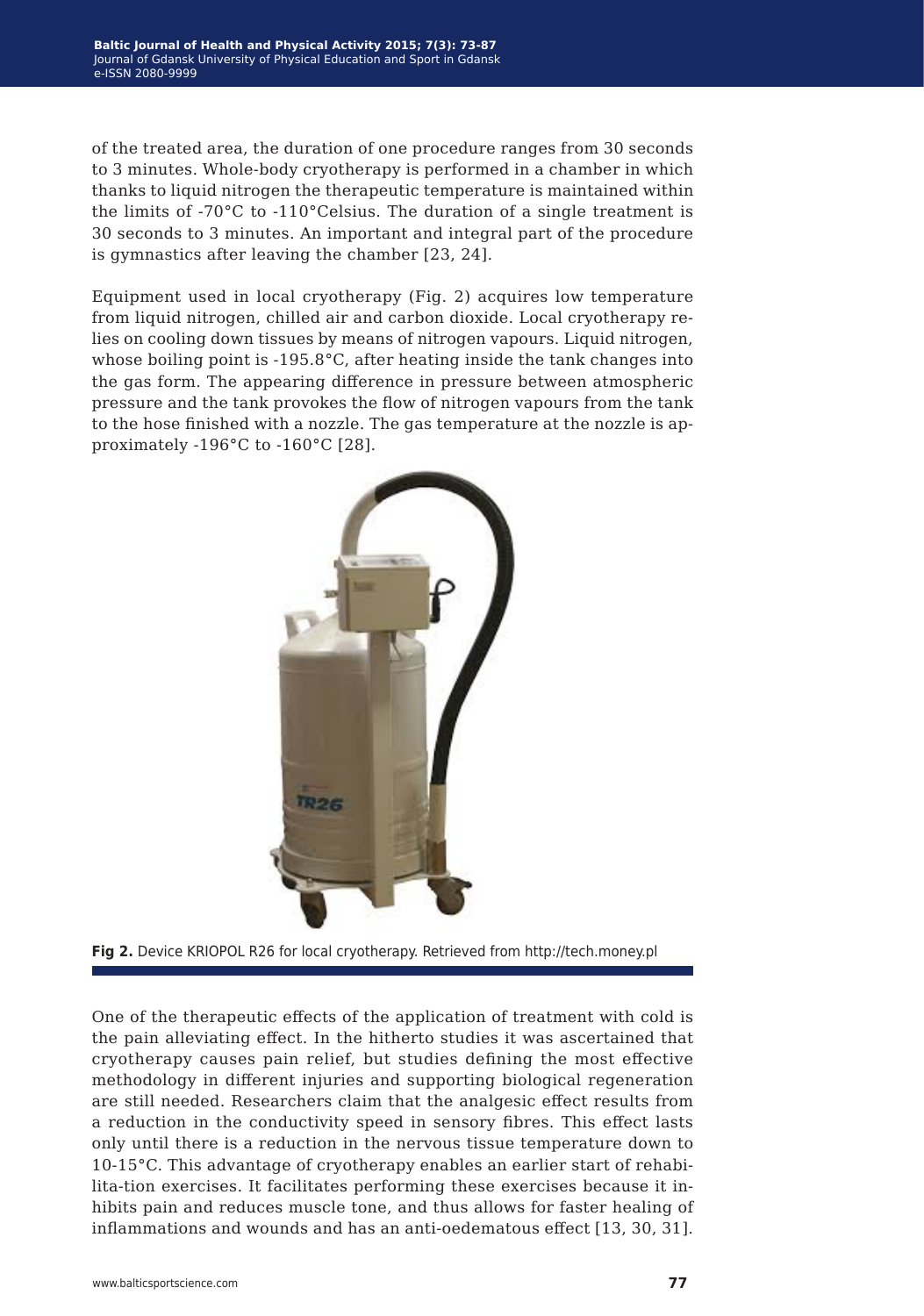Boosting sensory receptors with cold causes painlessness in patients, cessation of the feeling of pain. This effect can maintain for hours, and if treatments are regularly repeated, it can keep up even for extended periods of time. This "stimulation analgesia" relies on blocking the flow of pain impulses in the spinal cord. Then the strongest pain stimulation does not occur, because pain impulses do not reach the cerebral cortex. In addition, the "the endogenous opioid system" is activated, which is responsible for producing β-endorphin, i.e. an endogenous morphine-like substance. Owing to the patient's not feeling pain, it is possible to increase in the intensity of kinesiotherapy even 3-4 times [32].

Extreme cold also reduces motor conduction. It blocks the motor nerve end- -plate and dampens the reflex actions, especially of the spinal cord. Thanks to that muscle spasticity is reduced. Therefore, cryotherapy is recommended in patients with neurological diseases and orthopaedic injuries. It is used in the treatment of traumas, fractures, sprains, and dislocations. In addition, it is used in degenerative and rheumatic diseases (such as rheumatoid arthritis, rheumatic fever and ankylosing spondylitis) [29].

Many researchers stress that cryotherapy has a wide use in first aid and sports medicine rehabilitation. Cooling down should be applied immediately after the injury. This is one of the safest and simultaneously effective methods of reducing bruising, pain and inflammatory reactions, and it limits damage. Indications for the use of local cryotherapy involve its anti- -oedematous, anti-inflammatory and tension-reducing influence [30, 31].

It can be concluded that cryotherapy is an invaluable method in the treatment of patients with many injuries and diseases in which the aim is to improve mobility [33], including the treatment of tennis elbow. Cryostimulation procedures shorten rehabilitation and accelerate recovery [24, 28].

#### **The aim and the subject matter of the study**

The subject of the study was the analgesic efficacy of local cryotherapy in treating lateral elbow enthesopathy, while the aim was to evaluate its impact on improving the subjects' mobility and reducing the intake of pain- -killing medication.

The conducted research falls into the explanatory and interpretation category. The authors attempted to find the relevance of assumptions as to the effectiveness of the combined analgesic therapy and local cryotherapy in the treatment of lateral elbow enthesopathy.

On this basis, the following research hypotheses were formulated:

- 1. Application of local cryotherapy reduces pain disorders in the studied patients with enthesopathy of the lateral elbow.
- 2. After applying local cryotherapy, there is an improvement in mobility of the patients with so-called tennis elbow.
- 3. Application of local cryotherapy contributes to a reduction in the intake of analgesics by the studied patients.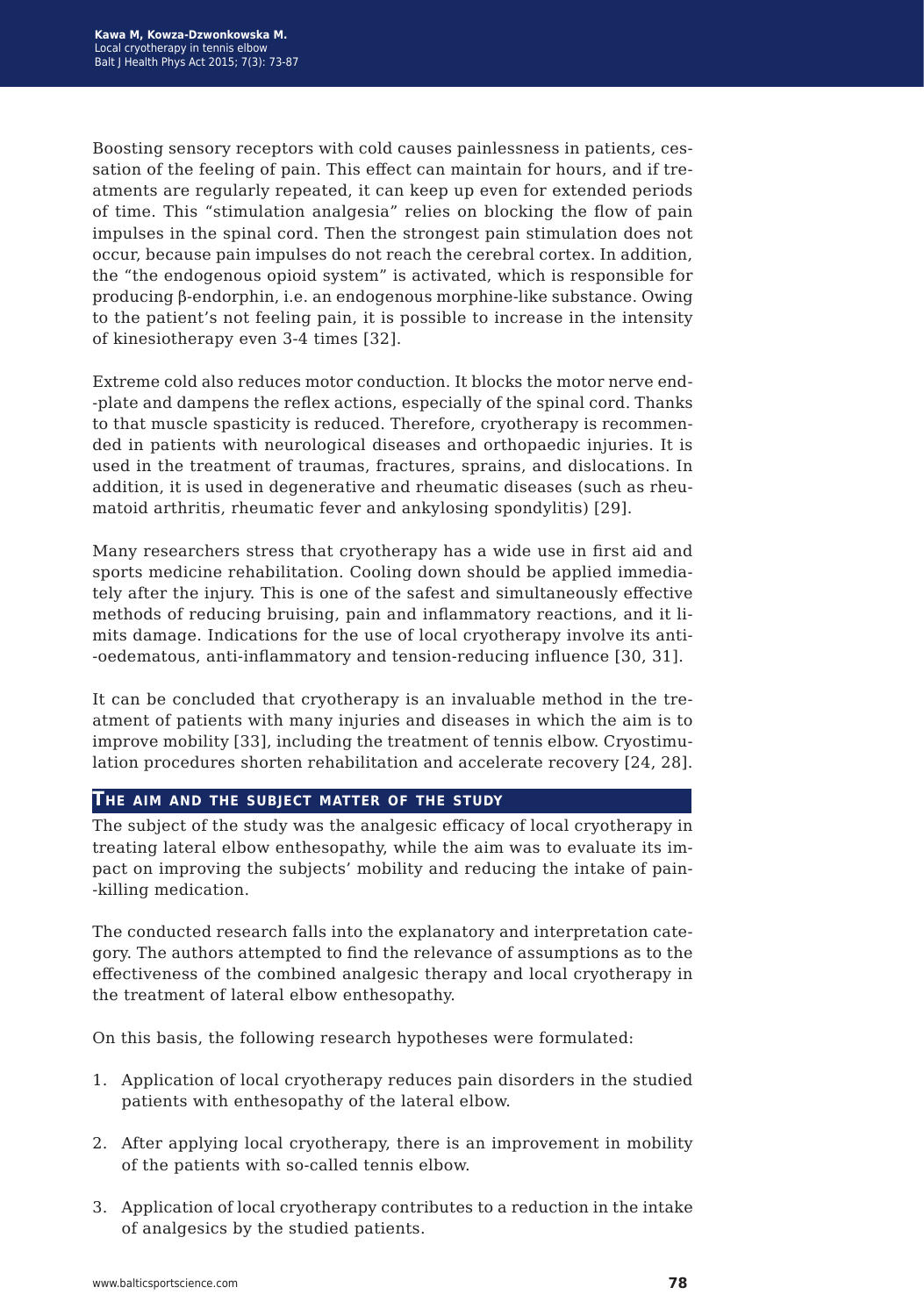# **material and methods**

The research group was composed of patients of Physiotherapy and Wellness Centre "Gracilis" in Gdynia and the Physical Therapy Centre at Gdansk University of Physical Education and Sport. Patients diagnosed with enthesopathy of the lateral elbow (so-called tennis elbow) were referred to physiotherapeutic treatment by medical specialists: orthopaedists, traumatologists, specialists is med-ical rehabilitation. They were chosen deliberately and randomly.

The research was conducted on 34 patients of both sexes (26 women, 8 men), aged 36-59 years, who depending on the type of applied procedure were divided into two groups: Group X (17 persons) – treated with local cryotherapy and Group Y (17 persons) – the control group with no therapeutic procedures conducted for a period of 2 weeks. In each of these groups there were 13 women and 4 men, of whom 10 persons had higher education and 7 persons secondary education. An analysis of both groups subjects' age showed no significant differences (the mean age for the control group was 46.6 years (SD 5.8 years), and for the local cryotherapy group  $45.9$  years (SD  $5.2$ ),  $p = 0.5395$ ).

In Group X local cryotherapy was applied to each patient in the number of 10 treatments over a period of 2 weeks from Monday to Friday. The treatments were performed with a local cryotherapy device Kriopol R-26 with liquid nitrogen, directed at the place of pain for 1 to 3 minutes. The procedure was performed on clean, dry skin in a seated position. The nozzle of the cryostimulation device was positioned at a distance of 3 cm, in close cooperation with the patient.

The study used the method of a diagnostic survey and the statistical method. Materials for the quantitative analysis in the study were obtained by means of the Laitinen questionnaire and the Visual-Analogue Scale by Barbara Headley (VAS) [34].

Measurements of the characteristics of pain were performed using two scales:

- 1. the modified Laitinen questionnaire of indicators of pain immediately before and after the therapy the subjective assessment of pain (the intensity and frequency rated on a 5-point scale) was evaluated. The questionnaire was completed in accordance with the patient's subjective feelings.
- 2. the Visual-Analogue scale (VAS) for graphical and numerical description of the perceived pain. On a line of about 10 cm in length, with marked only the beginning and end, the patient identified a point which corresponded to the intensity of his feeling of pain (a condition with no pain was marked as  $n = 0$ " and with the strongest imaginable pain  $n = 10$ ". The results of the intensity of pain were measured in millimetres: from 0 to 100 mm).

The VAS scale used in the study helps to assess the intensity of pain. However, it should be noted that this isolated feature does not characterize the very complex phenomenon of pain and, above all, does not describe the degree of a patient's efficiency. Scales of the self-assessment of motor activity, whose results coincide with the so-called pain behaviours, seem much more useful to this effect. Therefore, Laitinen's questionnaire was additionally used [46].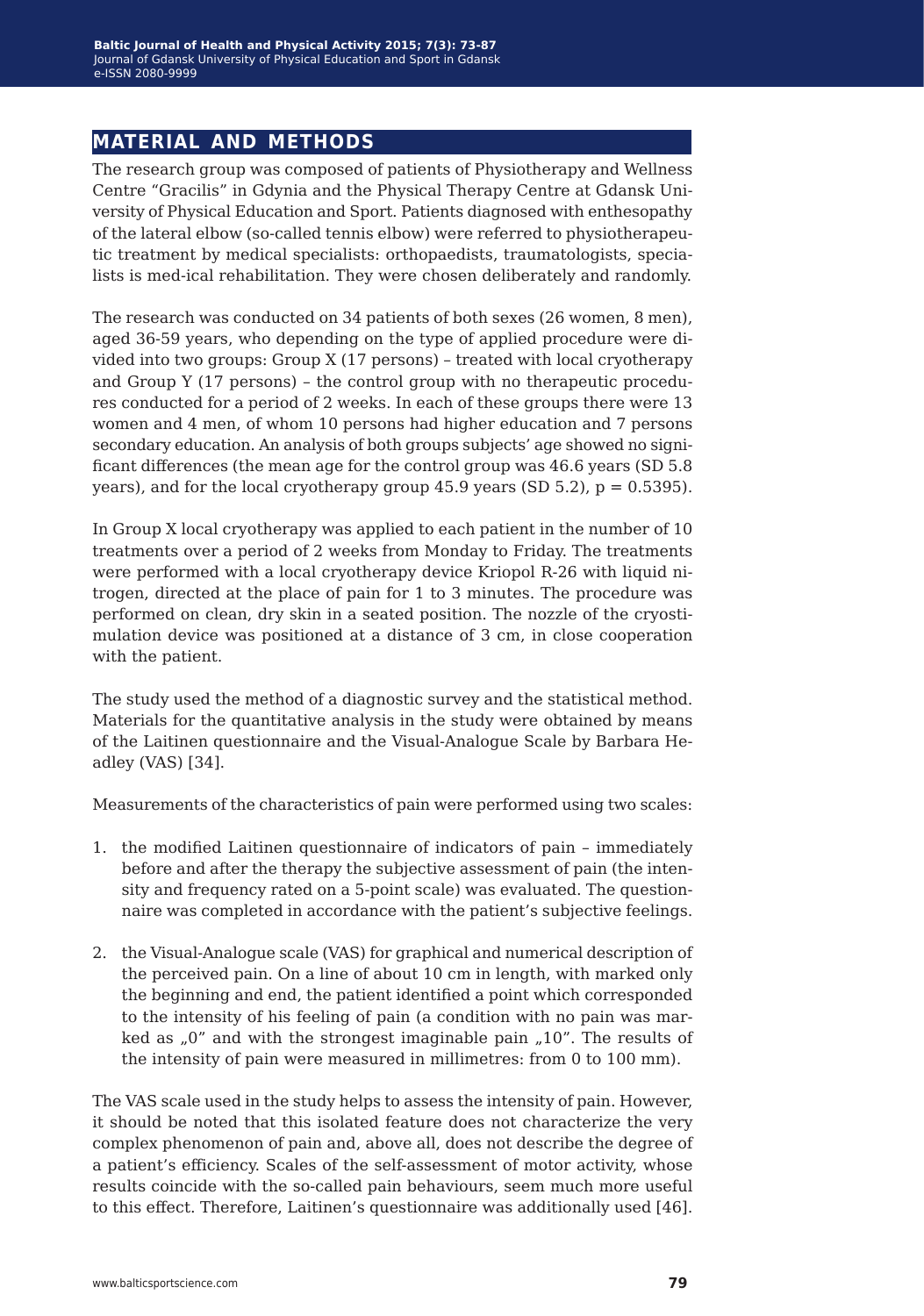To verify the significance of differences between groups in which the different types of treatments were applied, the ANOVA variance analysis tool with repeated measures was used. The model assumptions about the homogeneity of variance and covariance were verified by means of the following tests: Cochran, Hartley, Bartlett and Box. The analysis was performed with a use of MS Excel spreadsheet and Statistica software.

# **results**

The table below (Tab. 1) shows the mean value and the standard deviation of the tested components of pain sensations in comparison to the situation before the study and after its completion. In the local cryotherapy group a statistically significant decrease in pain values was observed. In the control group statistically significant results were not revealed, despite their small reduction. A slight drop in pain values can be explained by the spontaneous healing process of inflammatory lesions. In the subsequent tables the results of similar variables from the two used questionnaires evaluating pain were compiled.

|     |                                              | Group<br>control   |                    | Group<br>local cryotherapy |                    |
|-----|----------------------------------------------|--------------------|--------------------|----------------------------|--------------------|
| No. | Variable                                     | before             | after              | before<br>treatment        | after<br>treatment |
|     |                                              | $\bar{x}$ $\pm$ SD | $\bar{x}$ $\pm$ SD | $\bar{x}$ $\pm$ SD         | $\bar{x}$ $\pm$ SD |
| 1   | the degree of pain                           | $5.35 \pm 2.15$    | $5.11 \pm 2.47$    | $5.35 \pm 1.73$            | $2.76 \pm 1.56$    |
| 2   | pain at night                                | $2.82 + 1.59$      | $2.70 \pm 1.43$    | $2.76 \pm 1.35$            | $1.76 \pm 0.97$    |
| 3   | impaired motor activity due to pain          | $3.59 + 1.28$      | $3.29 \pm 0.99$    | $3.06 \pm 1.52$            | $1.35 \pm 1.06$    |
| 4   | the use of painkillers                       | $2.41 \pm 1.33$    | $2.10 \pm 0.89$    | $2.35 \pm 1.46$            | $1.18 \pm 0.95$    |
| 5   | pain interfering with household<br>chores    | $2.47 \pm 1.12$    | $2.22 + 1.04$      | $2.71 + 1.4$               | $1.06 \pm 0.83$    |
| 6   | pain interfering while driving a car         | $2.71 \pm 1.45$    | $2.35 \pm 1.20$    | $1.82 \pm 1.42$            | $0.88 \pm 0.86$    |
| 7   | change of job duties due to pain             | $2.00 \pm 1.22$    | $1.62 \pm 0.96$    | $1.65 \pm 1.37$            | $0.76 \pm 0.97$    |
| 8   | pain control                                 | $2.29 \pm 1.76$    | $1.82 \pm 1.28$    | $2.41 \pm 1.70$            | $0.53 \pm 0.80$    |
| 9   | control other aspects of life due to<br>pain | $2.47 \pm 1.62$    | $2.12 \pm 1.78$    | $2.47 \pm 1.55$            | $0.76 \pm 0.83$    |
| 10  | intensity of pain                            | $2.35 \pm 0.7$     | $2.20 \pm 0.64$    | $2.18 \pm 0.81$            | $1.12 \pm 0.78$    |
| 11  | frequency of pain                            | $1.88 \pm 0.78$    | $1.74 \pm 0.56$    | $1.53 \pm 0.62$            | $0.71 \pm 0.47$    |
| 12  | use of medicinal painkillers                 | $1.29 \pm 1.05$    | $1.03 \pm 0.91$    | $1.24 \pm 0.66$            | $0.47 \pm 0.51$    |
| 13  | limitation of physical activity              | $1.71 \pm 0.92$    | $1.65 \pm 0.99$    | $1.29 \pm 1.05$            | $0.65 \pm 0.79$    |

**Table 1.** Mean value and standard deviation of individual components of feeling pain

# **Variable: Intensity of pain (VAS scale)**

ANOVA analysis of variance with repeated measures for the variable "Intensity of pain (VAS scale)" revealed a statistically significant effect of participation in local cryotherapy treatments. The mean values of the intensity of pain relative to the state before and after the study are presented in Tab. 2.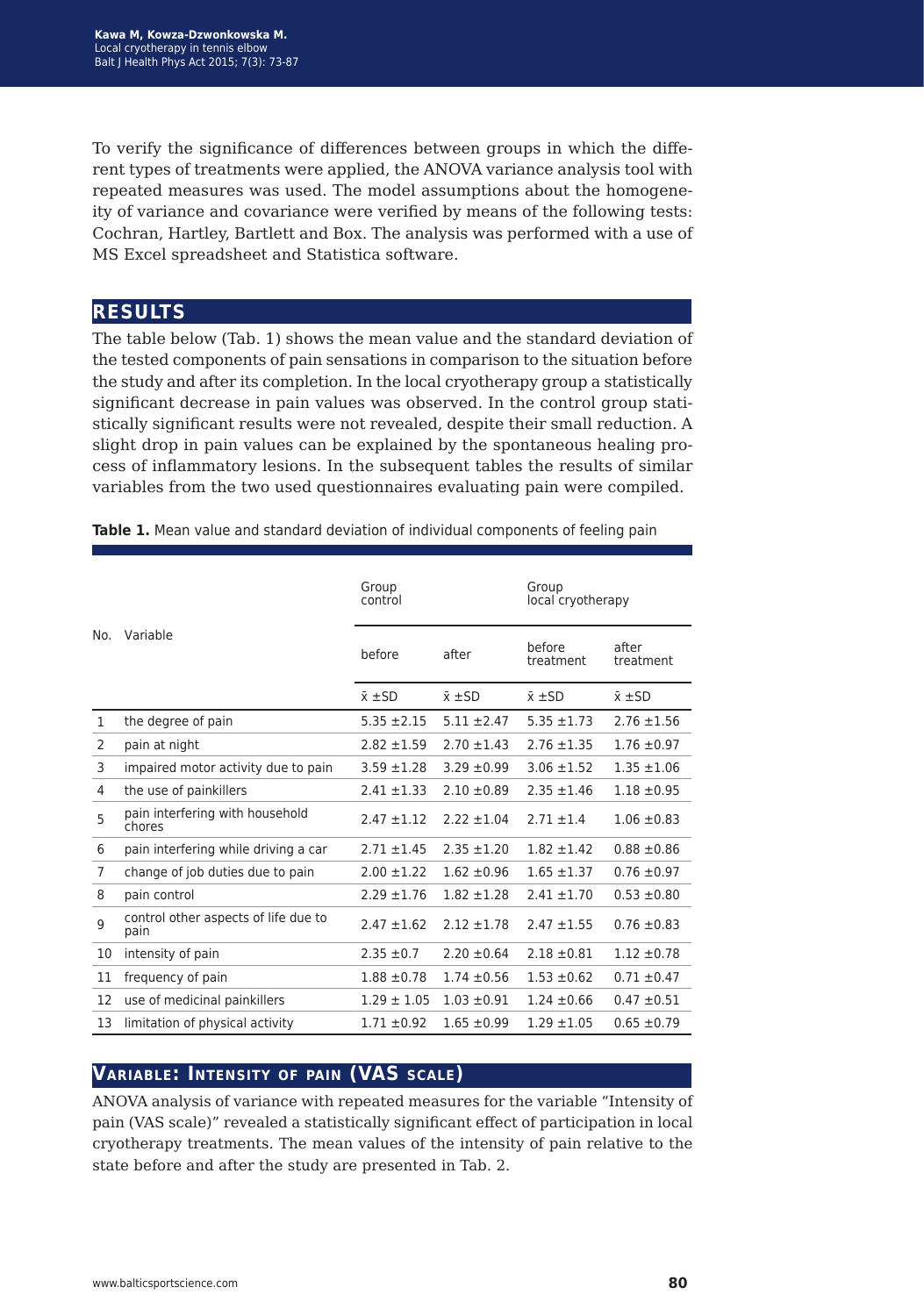| No. | Group                   | Time                                  | Mean<br>value | N  |
|-----|-------------------------|---------------------------------------|---------------|----|
|     | group control           | the degree of pain - before           | 5.35          | 17 |
|     | group control           | the degree of pain - after            | 5.11          | 17 |
|     | group local cryotherapy | the degree of pain - before treatment | 5.35          | 17 |
| 4   | group local cryotherapy | the degree of pain - after treatment  | 2.76          | 17 |

**Table 2.** Mean value of the degree of pain

The results of the analysis showed significant differences between the intensity of pain (VAS scale) felt by the subjects prior to the therapy and its intensity after its completion. Tests of scheduled comparisons showed a marked decline in values of the felt intensity of pain after local cryotherapy  $(p=0.000)$ . The degree of change in the intensity of pain (VAS scale) among the subjects after fin-ishing treatments is presented in Tab. 3.

|  |  | Table 3. The degree of change in pain intensity (VAS scale). |
|--|--|--------------------------------------------------------------|
|--|--|--------------------------------------------------------------|

| The degree of change in pain intensity      | Group local<br>cryotherapy | %N     | Group<br>control | %N    |
|---------------------------------------------|----------------------------|--------|------------------|-------|
| No change                                   |                            | 11.8%  | 15               | 88.2% |
| Moderate decline (a decrease of 2-3 points) | 11                         | 64.7%  |                  | 11.8% |
| A big drop (a decrease of 4-5 points)       | 4                          | 23.5%  | 0                | $0\%$ |
| Total in the group (N)                      | 17                         | 100.0% | 17               | 100%  |

## **Variable: Intensity of pain (Laitinen scale)**

The mean values of the intensity of the pain – Laitinen scale (relative to the state before and after the study are presented in Tab. 4.

| No. | Group                   | Time                                 | Mean value | N |
|-----|-------------------------|--------------------------------------|------------|---|
|     | group control           | intensity of pain - before           | 2.35       |   |
|     | group control           | intensity of pain - after            | 2.20       |   |
|     |                         |                                      |            |   |
|     | group local cryotherapy | intensity of pain - before treatment | 2.18       |   |
| 4   | group local cryotherapy | intensity of pain - after treatment  | 1.12       |   |

**Table 4.** Mean value the intensity of pain - Laitinen scale.

The results of the analysis showed significant differences between the scope of the intensity of pain prior to the therapy and after its completion. Tests of scheduled comparisons showed a significant decrease in the intensity of pain after local cryotherapy ( $p = 0.000$ ).

### **Variable: Intake of analgesics (VAS)**

ANOVA analysis of variance with repeated measures for the variable "Intake of analgesics (VAS)" revealed a statistically significant effect of participation in the therapy (a comparison of the situation before and after the therapy. The mean values of the intake of analgesics (VAS) relative to the state before and after the study are presented in Tab. 5.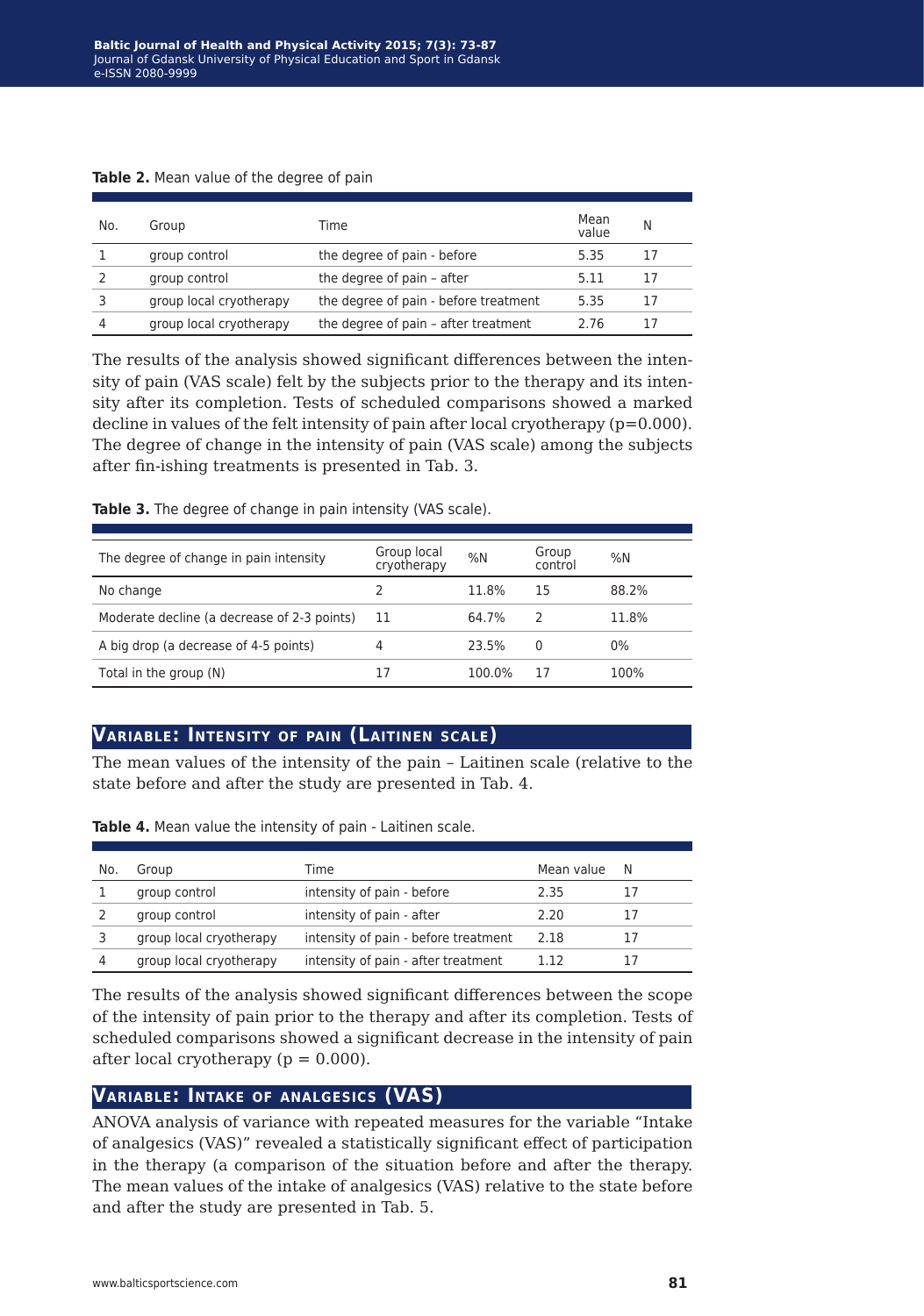| No. | Group                   | Time                                 | Mean value | N  |
|-----|-------------------------|--------------------------------------|------------|----|
|     | group control           | intensity of pain - before           | 2.41       |    |
|     | group control           | intensity of pain - after            | 2.10       | 17 |
|     | group local cryotherapy | intensity of pain - before treatment | 2.35       |    |
|     | group local cryotherapy | intensity of pain - after treatment  | 1 1 8      |    |

#### **Table 5.** Mean value of the intake of analgesics (VAS scale)

The analysis results showed significant differences between the scope of using painkillers before the beginning of the therapy and after its completion. Tests of scheduled comparisons showed a significant decrease in the range of using painkillers after local cryotherapy  $(p = 0.000)$ .

### **Variable: Intake of analgesics (Laitinen scale)**

ANOVA analysis of variance with repeated measures for the variable "Intake of analgesics" revealed a statistically significant effect of participation in local cryotherapy treatments. Mean val-ues of the intake of analgesics relative to the state before and after the study are presented in Tab. 6.

**Table 6.** Mean value of the intake of analgesics (Laitinen scale)

| No. | Group                   | Time                                                 | Mean value N |    |
|-----|-------------------------|------------------------------------------------------|--------------|----|
|     | group control           | use of medicinal painkillers - before                | 1.29         | 17 |
|     | group control           | use of medicines painkillers - after                 | 1.03         | 17 |
|     | group local cryotherapy | use of medicines painkillers - before treatment 1.24 |              | 17 |
| 4   | group local cryotherapy | use of medicines painkillers - after treatment       | 0.47         |    |

The analysis results showed significant differences between the range of using analgesics before the beginning of the therapy and after its completion. Tests of scheduled comparisons showed a significant decrease in the range of using painkillers after local cryotherapy ( $p = 0.000$ ).

#### **Variable: Impaired physical activity due to pain (VAS scale)**

ANOVA analysis of variance with repeated measures for the variable "Impaired physical activity due to pain (VAS scale)" revealed a statistically significant effect of participation in local cryotherapy treatments. Mean values of impaired physical activity due to pain relative to the state before and after the study are presented in Tab. 7.

**Table 7.** Mean value of impaired motor activity due to pain

| No. | Group                   | Time                                                      | Mean<br>value | N  |
|-----|-------------------------|-----------------------------------------------------------|---------------|----|
|     | group control           | impaired motor activity due to pain - before              | 3.59          | 17 |
|     | group control           | impaired motor activity due to pain - after               | 3.29          | 17 |
|     | group local cryotherapy | impaired motor activity due to pain<br>- before treatment | 3.06          | 17 |
|     | group local cryotherapy | impaired motor activity due to pain<br>- after treatment  | 1.35          | 17 |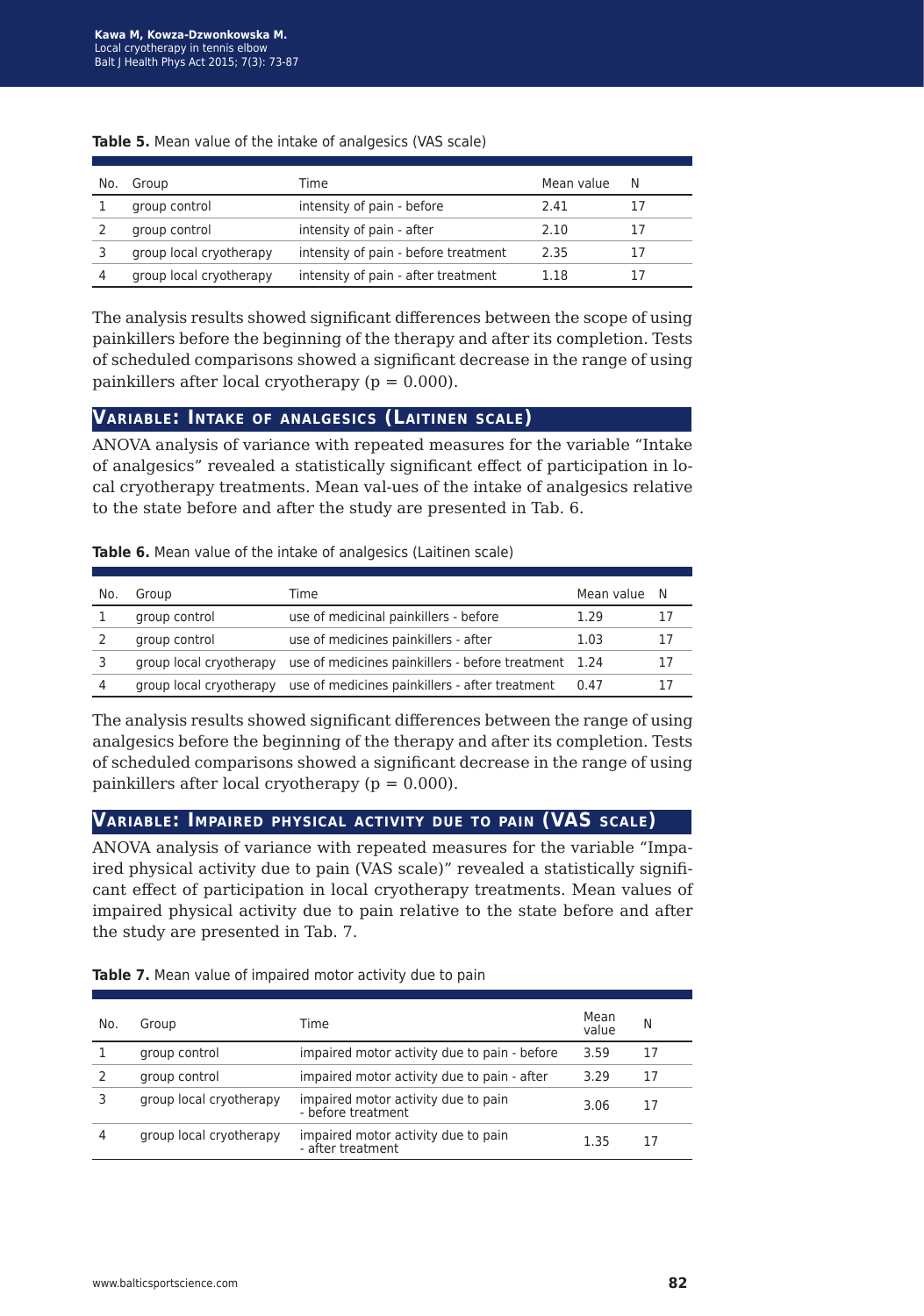The analysis results showed significant differences between the perceived impaired physical activity due to pain before the study and the degree of impairment experienced after its completion.

### **Variable: Limitation of physical activity (Laitinen scale)**

ANOVA analysis of variance with repeated measures for the variable "Limitation of physical activity (Laitinen scale)" revealed a statistically significant effect of participation in local cryotherapy treatments. Mean values of limitation of physical activity (Laitinen scale) relative to the state before and after the study are presented in Tab. 8.

| No. | Group                   | Time                                               | Mean<br>value | N  |
|-----|-------------------------|----------------------------------------------------|---------------|----|
|     | group control           | limitation of physical activity - before           | 1.71          |    |
|     | group control           | limitation of physical activity - after            | 1.65          |    |
|     | group local cryotherapy | limitation of physical activity - before treatment | 1.29          | 17 |
|     | group local cryotherapy | limitation of physical activity - after treatment  | 0.65          |    |

**Table 8.** Mean value of impaired motor activity due to pain

The analysis results showed significant differences between the scope of the limitation of physical activity before the therapy and after its completion. Tests of scheduled comparisons revealed a significant decrease in limitations of physical activity after local cryotherapy ( $p = 0.0015$ ).

# **discussion**

Enthesopathy of the lateral elbow is one of frequent pain syndromes in the upper extremity. It is the pain in the area of the lateral elbow joint that makes patients see medical specialists. It limits physical activity in the execution of manual activities of both everyday life and professional and recreational activities as well as induces taking painkillers. Damage to the locomotor system does not heal without trace and manifests itself in the form of dysfunctions or discomforts worsening with time. The treatment which is usually taken too late does not ensure healing of the injury. However, if treated in time and in a thoughtful way, it is usually successful [35, 36].

The Authors' own research gave an opportunity to evaluate the effectiveness of a combined analgesic therapy and local cryotherapy, their impact on reducing the intake of analgesics and the assessment of physical activity in a group of 34 patients with the tennis elbow syndrome.

The conducted research shows that treatment with cold (cryotherapy) is applicable in treating pain disorders of the lateral elbow. ANOVA analysis of variance with repeated measures for the variable "intensity of pain" (the VAS scale and the Laitinen scale) revealed a statistically significant effect of participation in treatments (a comparison of the situation before the therapy and after its comple-tion). After the application of a series of treatments of local cryotherapy in the group of subjects, there was a moderate decrease in pain among 64.7% of the subjects according to the VAS and among 76.5% of the subjects according to the Laitinen scale. A significant decrease in pain was analogously felt by 23.5% of patients according to both scales. Metzger and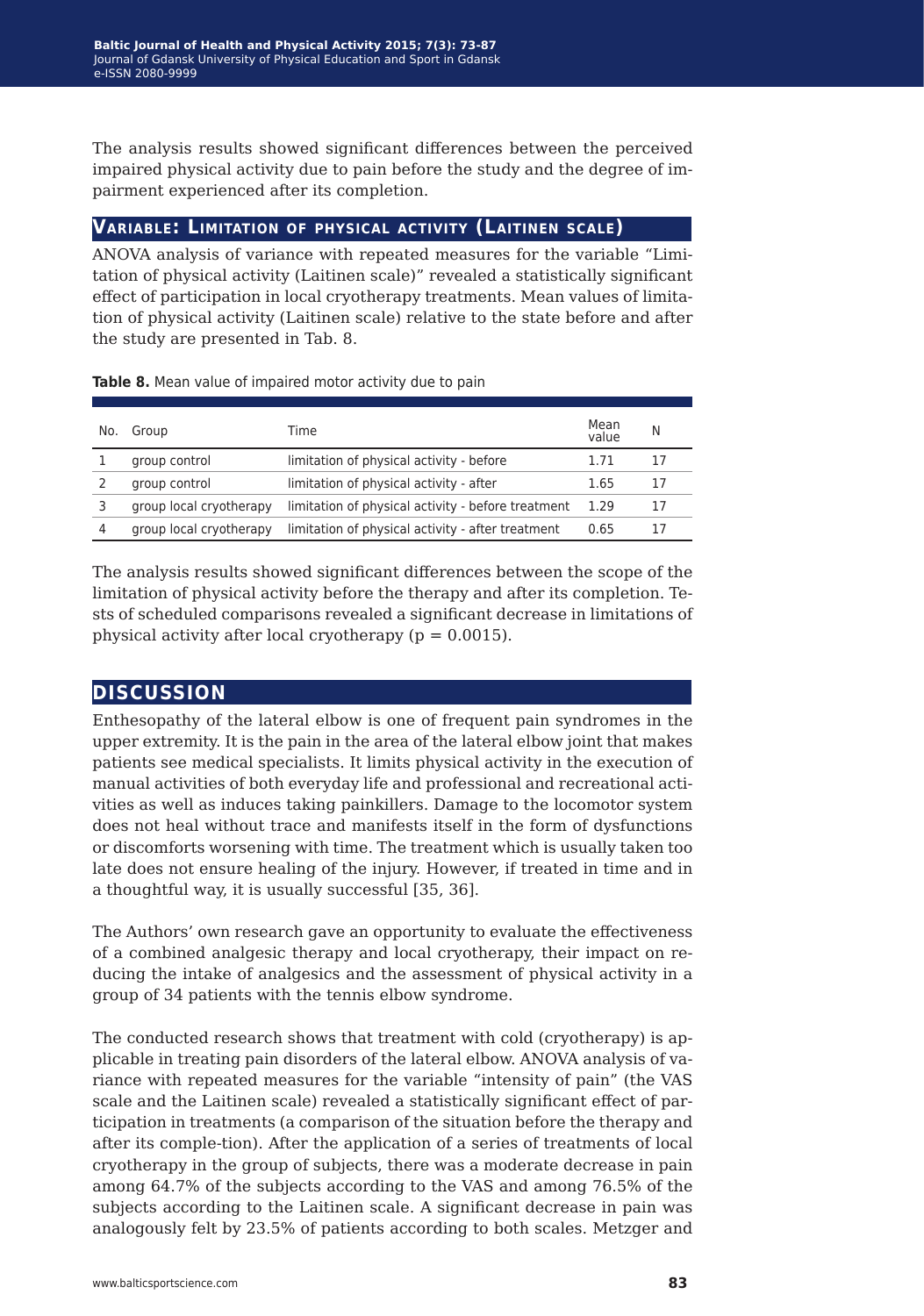Zwingmann obtained similar results. They found maintenance of the analgesic effect shortly after completing the treat-ments and claimed that the effects of cold were then the most strongly expressed [37]. Skrzek and Zagrobelny in their research on the influence of cryotherapy on the locomotor activity also observed a very pronounced decrease in pain ailments and an improvement in joint mobility [24].

Cryotherapy affects the hypothalamus-pituitary-adrenal system, which is expressed in a significant increase in corticosteroids. Indirectly this proves an increased level of steroids in blood, which enables reducing the intake of pain killers or giving them up completely [24, 38]. There are few papers regarding the research on taking analgesic medication after physical therapy treatments. The results of a study conducted by Wójcik and Tomczak on the application of local cryotherapy to decrease pain and reduce the use of analgesics indicate that cold has an influence on reducing the use of pharmacotherapy. Before the treatment 50% of the subjects had used medication, and after a series of local cryotherapy treatments, the number decreased by half [39]. Similar conclusions can be drawn on the basis of results of the present author's own research on patients with so-called tennis elbow. An analysis of study results both according to the VAS scale and the Laitinen scale showed significant differences between the intake of painkillers before the therapy and after its completion. Tests of scheduled comparisons revealed a significant decrease in values for local cryotherapy ( $p = 0.000$ ). The subjects limited or came off analgesics.

In addition to pharmacological therapy, doctors and patients are looking for other methods to overcome pain which may cause physical activity restrictions. Księżopolska-Pietrzak and Samborski believe that the use of cryotherapy improves the patients' health status by reducing pain in the affected joints, which has a positive impact on improving motor activity [24, 40]. The results obtained in this study confirm the importance of local cryotherapy in the improvement of physical activity of patients with so-called tennis elbow. Interpretation of results according to the VAS scale and the Laitinen questionnaire suggests beneficial effects of local cryotherapy increasing motor activity. After a series of treatments an improvement in motor activity was reported by 70.6% (VAS scale) and 76.4% (Laitinen scale) of the studied patients.

A combined therapy is an alternative to local cryotherapy treatment of the lateral elbow disorders. Medical devices to perform treatments of the combined therapy in one piece of equipment have been available on the market for several years. A combination of two forms of energy, i.e. modulated current of medium frequency and ultrasounds, created a stimulus with a strong analgesic effect [41]. The use of combined therapy treatments in own studies as a method reducing pain ailments in the lateral elbow syndrome yielded effective results (as confirmed by the examined patients in subjective and objective assessments). The analysis results showed significant differences between the scope of the intensity of pain according to the VAS scale and the Laitinen scale before and after the therapy. As a result of the application of the combined therapy in the group of subjects, there was a moderate decrease in pain – according to VAS among 76.5% of the subjects and according to the Laitinen scale among 82.4% of the subjects. A significant decrease in pain was analogously felt by 23.5% of the subjects on the VAS scale and by 17.6% on the Laitinen scale.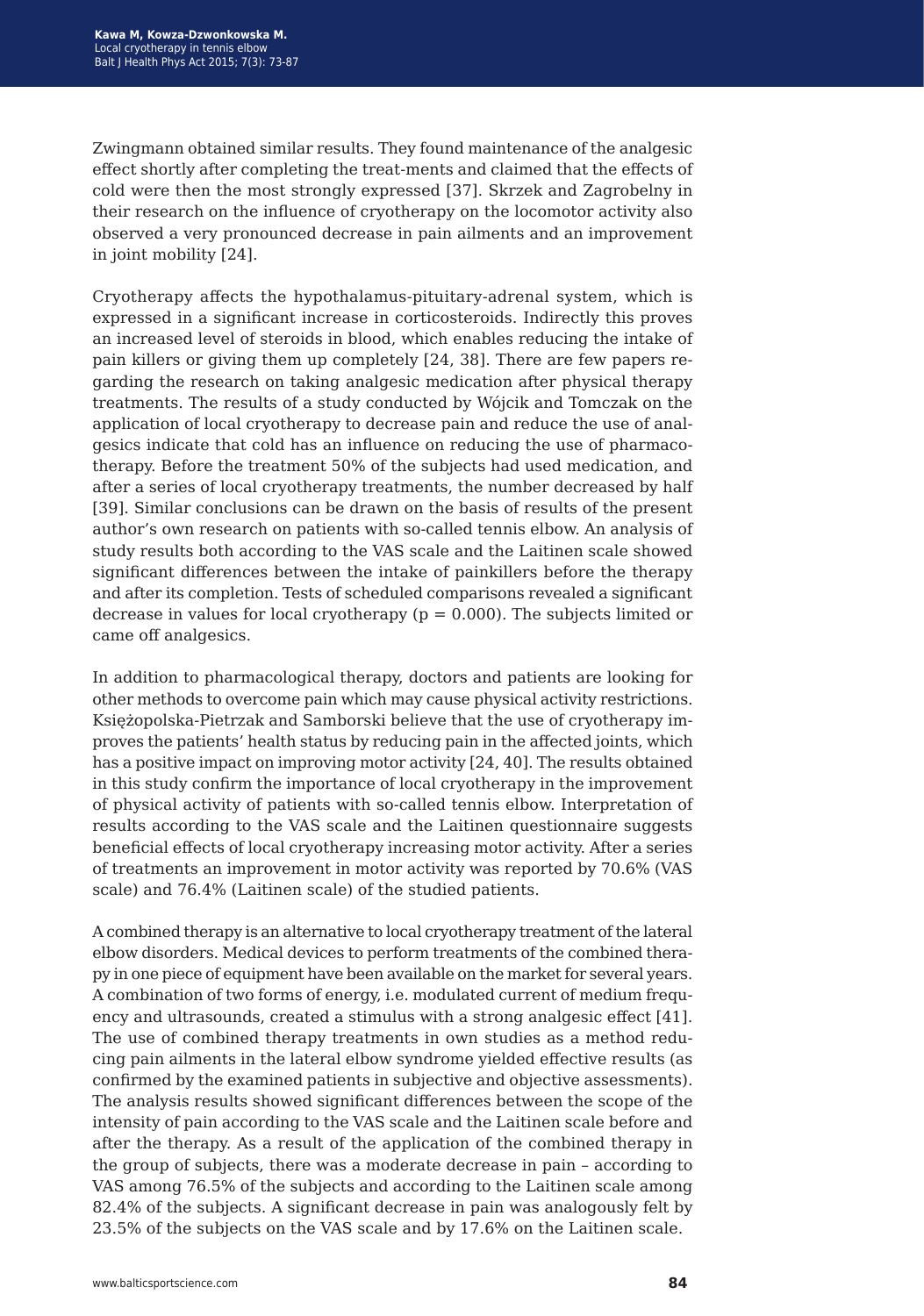Similar studies were conducted by Korabiewska, Sipko, Lewandowska, and Białoszewski [16]. Before treatments subjects with so-called tennis elbow had identified their pain as strong in 55% and as moderate in 45% of the cases, while after a combined therapy – as moderate in 20% and as mild in 20%. 20% of all subjects felt no pain at all. The same group of researchers evaluated the role of the combined therapy in reducing the intake of analgesics. The interpretation of the results obtained on the patients examined in this study is similar to the results obtained by the above mentioned researchers. Analysing the VAS scale and on the basis of the Laitinen questionnaire, one can assume beneficial analgesic effects of the combined therapy. After application of treatments, a reduction in the use of painkillers and an increase in physical activity was found. After a series of treatments more than half of the patients, i.e. 52.9% (the VAS scale) and 53% (the Laitinen scale) limited their intake of painkillers; the improvement in motor activity was analogously reported by 70.6% of the subjects (the VAS scale) and 76.4% (the Laitinen scale).

Research on the comparison of the effectiveness of physical therapy procedures in treating pain disorders were conducted by Krawczyk-Wasielewska, Kuncewicz, Sobieska, and Samborski [41]. They demonstrated that cryotherapy, laser and ultrasounds are among the most effective procedures. Patients' subjective assessment was comparable as to the analgesic effect, reduction in the use of pain-killers and the improvement in motor activity. Own research demonstrated a lack of a significant interaction effect in all the examined variables in application of local cryotherapy and the combined therapy. This does not entitle a statement that one of the applied types of procedures proved to be more effective in this regard than the other in treating the lateral elbow.

Evaluation of results of the treatment confirms the legitimacy of using the combined therapy and local cryotherapy in the treatment of enthesopathy of the lateral elbow. However, further studies and observations of the effectiveness of the therapy on a larger population of subjects are necessary in order to obtain information on the period of the achieved improvement and its effects on the body.

# **conclusions**

Local cryotherapy influences reducing the pain intensity in the examined patients. Local cryotherapy treatments affected the intake of analgesics among the studied patients and improved their motor activity.

## **references**

- [1] Mahanta V, Dudhamal TS, Gupta SK. Management of tennis elbow by Agnikarma. J Ayurveda Integr Med. 2013;4(1):45.
- [2] Stasinopoulos D, Johnson MI. "Lateral elbow tendinopathy" is the most appropriate diagnostic term for the condition commonly referred to as lateral epicondylitis. Med Hypotheses. 2006;67(6):1400-1402.
- [3] Robinson J, Hoens A, Scott A. Treatment options for tennis elbow. Br Columbia Med J. 2013 Oct;55(8):381- 393.
- [4] Asssendelft W, Green S, Stuijs P, Smidt N. Tennis elbow. [BMJ. 2003] PubMed NCBI. [cited 2014 Jul 23]; Available from: http://www.ncbi.nlm.nih.gov/pubmed/12907489/
- [5] Hamilton PG. The prevalence of humeral epicondylitis: a survey in general practice. [cited 2014 Jul 24]. Available from: http://bjgp.org/content/36/291/464.full.pdf+html
- [6] Shiri R, Viikari-Juntura E, Varonen H, Heliövaara M. Prevalence and determinants of lateral and medial epicondylitis: a population study. Am J Epidemiol. 2006;164(11):1065-1074.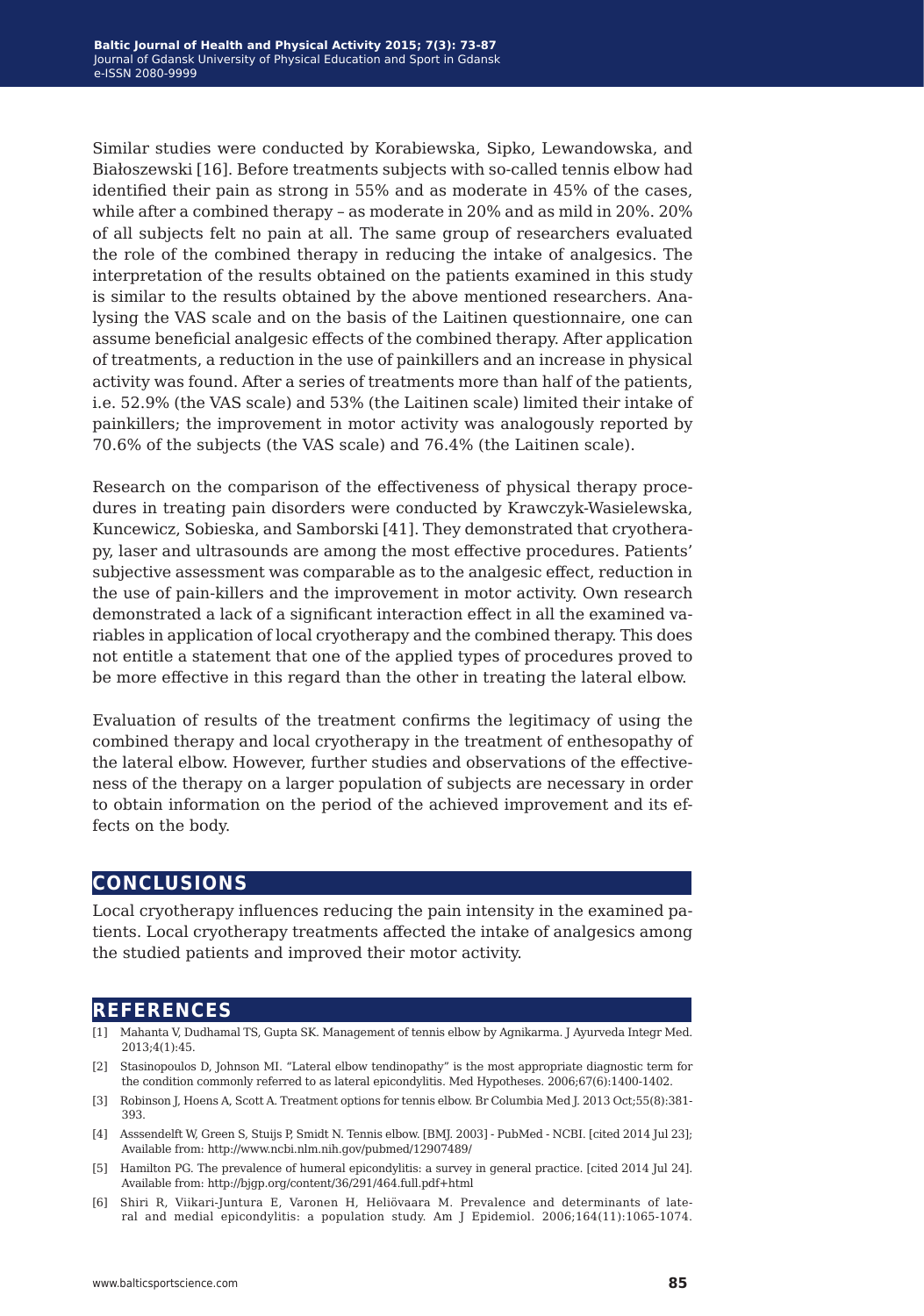- [7] Smidt N, Lewis M, Windt DAVD, Hay EM, Bouter LM, Croft P. Lateral epicondylitis in general practice: course and prognostic indicators of outcome. J Rheumatol. 2006;33(10):2053-2059.
- [8] Vicenzino B, Wright A. Lateral epicondylalgia I: epidemiology, pathophysiology, aetiology and natural history. Phys Ther Rev. 1996;1(1):23-34.
- [9] Village J, Frazer M, Cohen M, Leyland A, Park I, Yassi A. Electromyography as a measure of peak and cumulative workload in intermediate care and its relationship to musculoskeletal injury: an exploratory ergonomic study. Appl Ergon. 2005;36(5):609-618.
- [10] Van Rijn RM, Huisstede BM, Koes BW, Burdorf A. Associations between work-related factors and specific disorders at the elbow: a systematic literature review. Rheumatology. 2009 May;48(5):528-36.
- [11] Geoffroy P, Yaffe MJ, Rohan I. Diagnosing and treating lateral epicondylitis. Can Fam Physician. 1994;40:73.
- [12] Halle JS, Franklin RJ, Karalfa BL. Comparison of Four Treatment Approaches for Lateral Epicondylitis of the Elbow. J Orthop Sports Phys Ther. 1986;8(2):62-69.
- [13] Czopik J. Profilaktyka i leczenie urazów w tenisie [Prevention and treatment of injuries in tennis]. Warszawa: Atena; 2005. Polish.
- [14] Domżała TM. Ból podstawowy objaw w medycynie [Pain the primary symptom in medicine]. Warszawa: Wyd. Lekarskie PZWL; 1996. Polish.
- [15] Pain in chronic pancreatitis: a salutogenic mechanism or maladaptive brain response? Pancreatology. 2007;411-22.
- [16] Korabiewska I, Sipko H, Lewandowska M, Białoszewski D. Ocena skuteczności leczenia falą uderzeniową i terapia skojarzoną pacjentów z tzw. "łokciem tenisisty" [Evaluation of effective-ness shock wave therapy and combination therapy patients with "Tennis elbow"]. In: XXII Kongres Balneologiczny. Połczyn Zdrój; 2010. Polish.
- [17] Walz DM, Newman JS, Konin GP, Ross G. Epicondylitis: Pathogenesis, Imaging, and Treatment 1. Radiographics. 2001;30(1):167-184.
- [18] Romanowski M, Rąglewska P. Sposoby leczenia bólu w subiektywnej ocenie pacjentów z chorobami zwyrodnieniowymi stawów [Methods of treating pain in the subjective evaluation of patients with degenerative diseases of joints]. Prakt Fizjoterapia Rehabil. 2010;5(10):46-49. Polish.
- [19] Filipczak-Bryniarska I, Bryniarski K, Woroń J, Wordliczek J. Mechanizmy przewodzenia bólu. Rola układy odpornościowego w regulacji odczuwania bólu [Mechanisms of conducting pain. The role of the immune system in regulating the feeling of pain]. Anestezjol Ratow. 2010;4:500-509. Polish.
- [20] Kumar K, Rizvi S. Historical and present state of neuromodulation in chronic pain. Curr Pain Headache Rep. 2014;18(1):1-7.
- [21] Meirinhos T, Aguiar R, Ambrósio C, Barcelos A. Neuropathic pain in rheumatic diseases: a cross-sectional study. Ann Rheum Dis. 2014;73(Suppl 1):A76-A76.
- [22] Weisberg J, Shink H. Zwyciężać ból [Overcoming pain]. Warszawa: Bellona; 2006. Polish.
- [23] Zagrobelny Z. Krioterapia miejscowa i ogólnoustrojowa [Local and whole-body cryotherapy]. Wrocław: Medyczne Urban&Partner; 2003. Polish.
- [24] Sieroń A, Cieślar G. Krioterapia leczenie zimnem [Cryotherapy treating with cold]. Bielsko-Biała: Alfa Medica Press; 2007. Polish.
- [25] Księżopolska-Pietrzak K. Miejsce krioterapii w leczeniu chorób narządu ruchu-mechanizm działania, wskazania i przeciwwskazania [The place of cryotherapy in treating diseases of the locomotor system – mechanism of action, indications and contraindications]. Acta Bio-OptInformMed. 1996;2(3-4):157-160. Polish.
- [26] Mika T. Fizykoterapia. Podręcznik wydziałów fizjoterapii medycznych studiów zawodowych [Physical therapy. Manual for physiotherapy departments of undergraduate medical studies]. Vol.III. Warszawa: PZWL; 1999. Polish.
- [27] Straburzyńska-Lupa A, Straburzyński G. Fizjoterapia [Physiotherapy]. Warszawa: PZWL; 2006. Polish.
- [28] Gregorowicz H, Dalidowski R. Krioterapia ogólnoustrojowa jako metoda wspomagająca farmakologiczne leczenie chorób narządu ruchu [Whole-body cryotherapy as a method supporting the pharmacological treatment of the locomotor system diseases]. Mag Med Rodz Ogólnej. 2006;(1):23-26. Polish.
- [29] Gawroński W. O krioterapii raz jeszcze [On cryotherapy once more]. Med Sport. 2003;(7):151-155. Polish.
- [30] Tomaszewki W, Kurek J. Krioterapia skuteczna metoda w leczeniu i rehabilitacji urazów i schorzeń narządu ruchu [Cryotherapy - an effective method in treating and rehabilitating injuries and ailments of motor organs]. Med Sport. 1993;(9). Polish.
- [31] Bauer J, Skrzek A. Fizjologiczne podstawy krioterapii [Physiological basics of cryotherapy]. Med Sport. 1999;94(6):3-7. Polish.
- [32] Laitinen J. Acupuncture and transcutaneous electric stimulation in the treatment of chronic sacro-lumbalgia and ischialgia. Am J Clin Med. 1976;(4):168.
- [33] Giemza C, Matczak-Giemza M, Ostrowska B, Bieć E, Doliński M. Effect of cryotherapy on the lumbar spine in elderly men with back pain. Aging Male. 2013 Dec 5;17(3):183-188.
- [34] Kamper SJ. Pain Intensity Ratings. J Physiother. 2012;58(1):61.
- [35] Buckup K. Testy kliniczne w badaniu kości, stawów i mięśni [Clinical tests in examining bones, joints and muscles]. Warszawa: PZWL; 2002. Polish.
- [36] Metzger D, Zwingmann C. Whole body cryotherapy in rehabilitation of patients with rheumatic diseases pilot studies. Rehabilitation (Stuttg). 2000;(39):93-100.
- [37] Zagrobelny Z, Zimmer K. Zastosowanie temperatur kriogenicznych w medycynie i fizjoterapii sportowej [The use of cryogenic temperatures in sports medicine and physiotherapy]. Med Sport. 1999;(5):8-9. Polish.